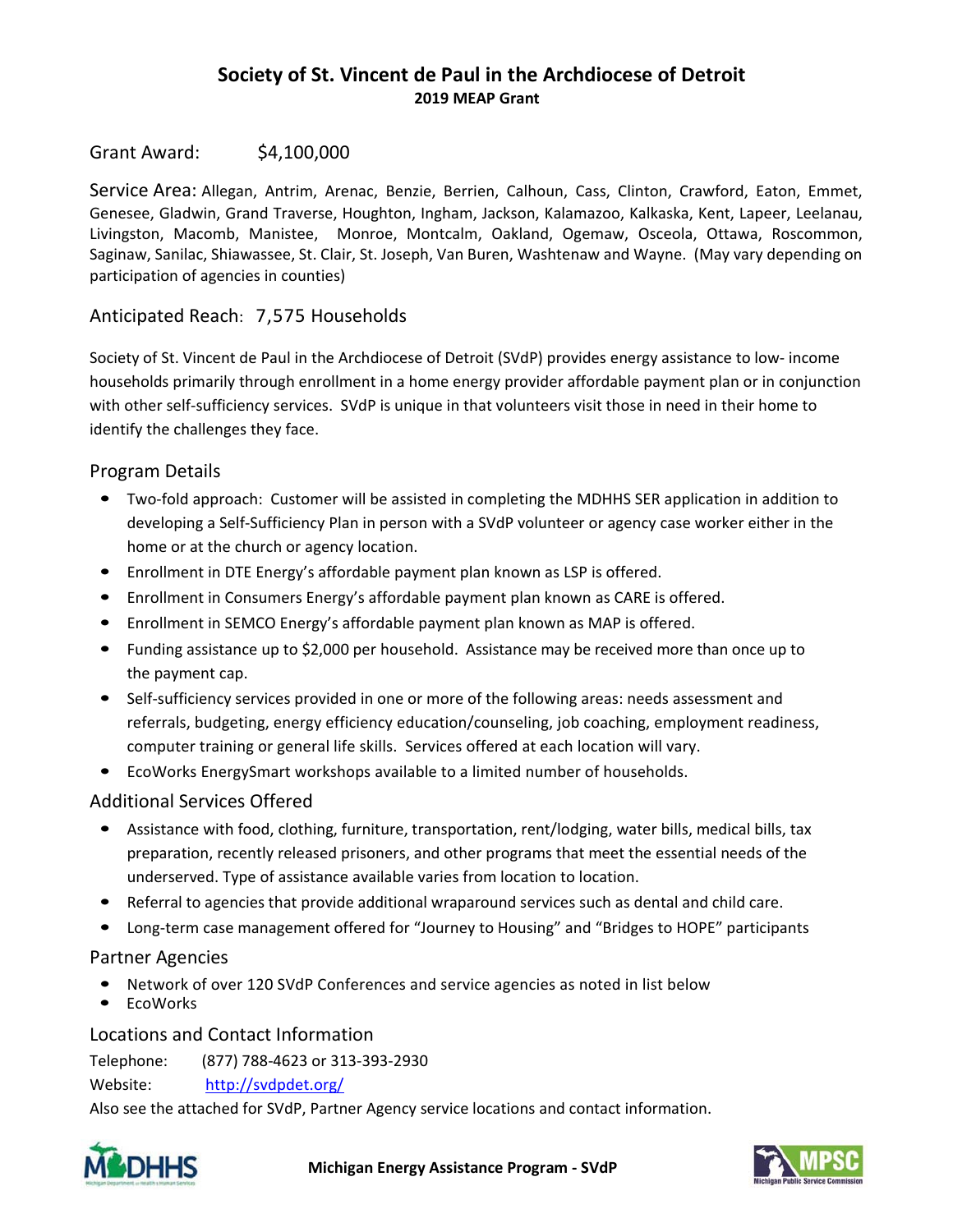### **Society of St. Vincent de Paul Contact Information for 2019 MEAP**

**NOTE**: Households located in Wayne, Macomb, Oakland, Monroe, St. Clair and Lapeer counties should call one of the Society of St. Vincent de Paul telephone numbers: Toll Free Line – 1‐877‐STVINCE (1‐877‐788‐4623), Help Line – 313‐393‐2930. Follow the prompts, key in your zip code, and you will be directed to the voice mail of the closest St. Vincent de Paul location; leave a voice message and a SVdP volunteer will return your call. Households may also choose to contact a service agency in the list below.

For hours of MEAP services: Contact location as hours and days vary from location to location.

#### **Households located in all other counties may contact an agency in their area from the list below.**

| <b>Conference/Partner Agency</b>        | <b>Address</b>         | City                  | Zip   | County                | <b>Telephone Number</b> |
|-----------------------------------------|------------------------|-----------------------|-------|-----------------------|-------------------------|
| SVDP outside the Archdiocese of Detroit |                        |                       |       |                       |                         |
| Christian Neighbors, St. Peter's        | 100 St. Peters Dr.     | Douglas               | 49406 | Allegan               | 269-857-1050            |
| (SVdP) Christ the King - Traverse City  | 1207 Woodmere Ave      | <b>Traverse City</b>  | 49685 | <b>Grand Traverse</b> | 231-947-8466            |
| (SVdP) Holy Angels - Sturgis            | 402 S Nottawa St.      | <b>Sturgis</b>        | 49091 | St. Joseph            | 269-659-8048            |
| (SVdP)Holy Childhood of Jesus           | 150 W Main St          | <b>Harbor Springs</b> | 49740 | Emmett                | 231-526-2017            |
| (SVdP)Holy Rosary                       | 6982 S Schomberg Rd    | Cedar                 | 49621 | Leelanau              | 231-947-8466            |
| (SVdP)Holy Spirit                       | 9565 Musch Road        | Brighton              | 48116 | Livingston            | 810-231-9199            |
| (SVdP) Queen of the Miraculous Medal    | 606 S. Wisner Street   | Jackson               | 49203 | Jackson               | 517-783-2748            |
| (SVdP)St. Augustine - Kalamazoo         | 542 W. Michigan Avenue | Kalamazoo             | 49007 | Kalamazoo             | 269-388-4544            |
| (SVdP)St. Augustine                     | 6481 Faussett Road     | Howell                | 48855 | Livingston            | 810-220-9741            |
| (SVdP)St. John Bosco                    | 23830 Front St.        | Mattawan              | 49071 | Van Buren             | 269-668-3312            |
| (SVdP)St. Joseph - Kalamazoo            | 936 Lake St.           | Kalamazoo             | 49001 | Kalamazoo             | 269-366-4446            |
| (SVdP)St. Joseph                        | 220 Church St.         | St. Joseph            | 49085 | <b>Berrien</b>        | 269-983-1575            |
| (SVdP)St. Joseph                        | 425 E Washington St    | Howell                | 48843 | Livingston            | 517-546-0090            |
| (SVdP)St. Joseph                        | 109 Linden St.         | St. Johns             | 48879 | Clinton               | 989-224-8994            |
| (SVdP)St. Joseph                        | 61 N 23rd St.          | <b>Battle Creek</b>   | 49015 | Calhoun               | 269-962-0165            |
| (SVdP)St. Martha - Wayland              | 159 131st Ave          | Wayland               | 49348 | Allegan               | 269 795-7000            |
| (SVdP)St. Martin of Tours               | 5855 E W Ave.          | Vicksburg             | 49097 | Kalamazoo             | 269-649-1629            |
| St. Vincent de Paul - Lansing           | 1020 S. Washington     | Lansing               | 48910 | Ingham                | 517-484-5395            |
| St. Vincent de Paul - West Branch       | 3444 W M-76            | West Branch           | 48661 | Ogemaw                | 989-345-7088            |
| St. Vincent de Paul Thrift Store        | 329 W Branch Rd        | Prudenville           | 48651 | Roscommon             | 989-366-5011            |